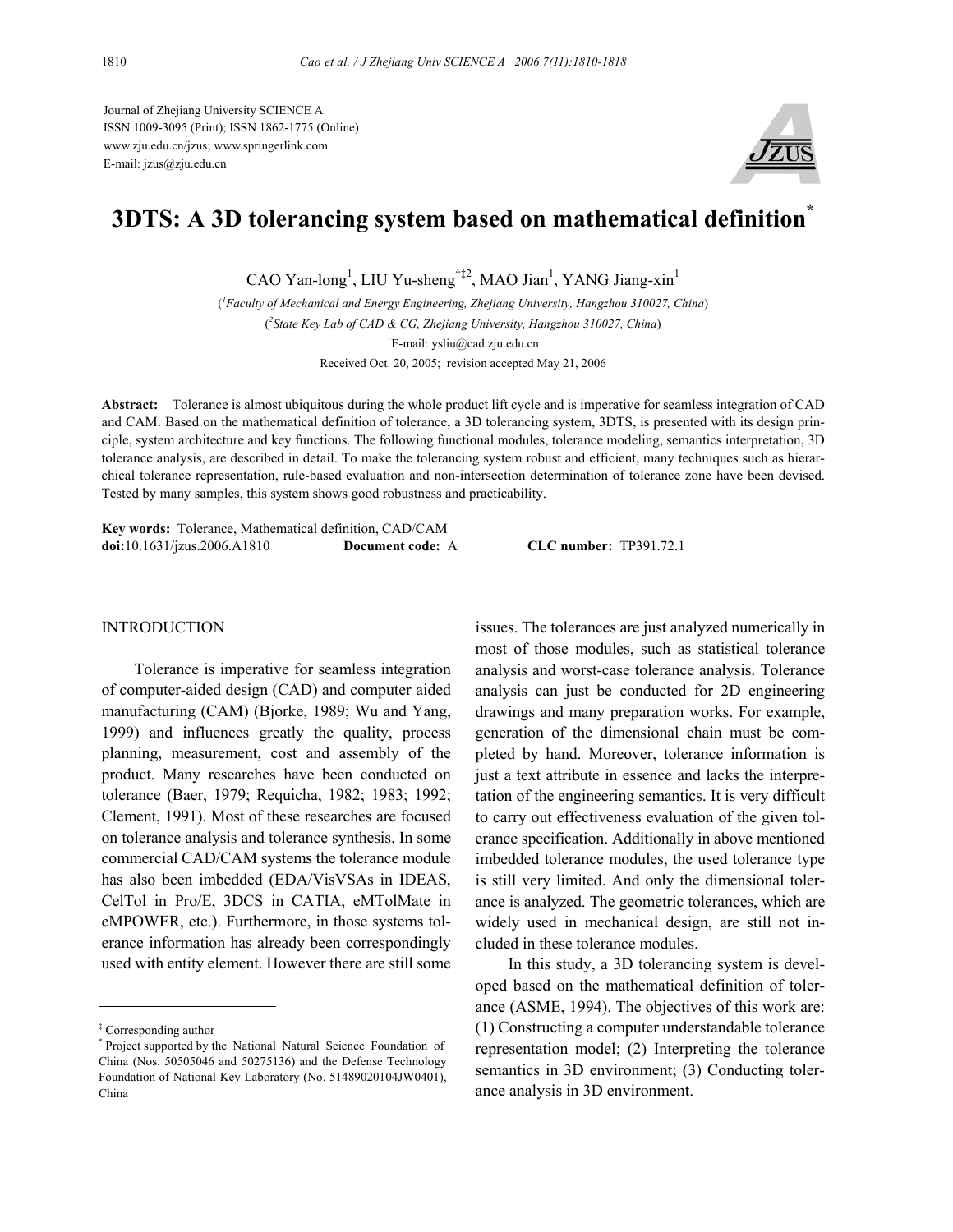# SYSTEM STRUCTURE

# **Function demand analysis of the 3D tolerancing system**

As an important part of the whole product modeling, the 3D tolerancing system must have the following attributes in order to satisfy the requirement of the industry:

(1) Three-dimension. The system should deal with all the related tolerance functionalities in 3D environment.

(2) Wholeness. The system should correctly deal with all kinds of tolerance types, especially the complex tolerance types.

(3) Rationality. The system should give a rational representation of tolerance. On the one hand, all kinds of tolerance information should be organized and expressed independently and the semantic difference of all kinds of tolerance type should also be reflected. On the other hand, a fundamental framework for tolerance information integrated in CAD systems should be established.

(4) Interactivity. The system should offer the function with which the users can revise the tolerance interactively. If the users are not satisfied with the given tolerance type and size, they can change those conveniently.

(5) Effectiveness. The system should verify the correctness and validity of tolerance. Meanwhile, suggestions and methods for modifying the tolerance should also be given to the unreasonable part.

(6) Interpretability. The system should give the semantic interpretation according to the engineering semantics for different tolerance types.

(7) Seamlessness. The system should be integrated with the fundamental CAD system seamlessly.

## **System structure**

According to above analysis of the function tolerance, a 3D tolerancing system is developed based on mathematical definition as shown in Fig.1. There are four layers: the kernel layer, functionality layer, application interface layer and user interface layer.

(1) Kernel module. It is composed of the kernel algorithms of tolerance representation, interpretation and analysis based on mathematical definition with the ACIS geometric modeling kernel, tolerance type database and rule database. This module is fundamental for the other parts of the system.

(2) Functionality module. It is the executive part of the whole system, and includes tolerance representation module, tolerance correctness evaluation module, tolerance semantics interpretation module, variational geometry generation module and 3D tolerance analysis module. The main functionality of each module will be introduced in detail in the following parts.

(3) Application interface. It provides the interface between the 3D tolerancing system and the subsequent application such as process planning, manufacturability evaluation, virtual manufacturing, virtual inspection and other applications.

(4) User interfaces. Users can call the functionality module and carry out the tasks of tolerance representation, modeling, evaluation and analysis through the user interface. It can also be used to show the generated variational geometry.



**Fig.1 Functional modules of 3DTS** 

DESIGN AND REALIZATION OF PRIMARY FUNCTIONS

#### **Hierarchical tolerance representation model**

This system has three tolerance representation layers: (1) Layer of Feature-based Topologically and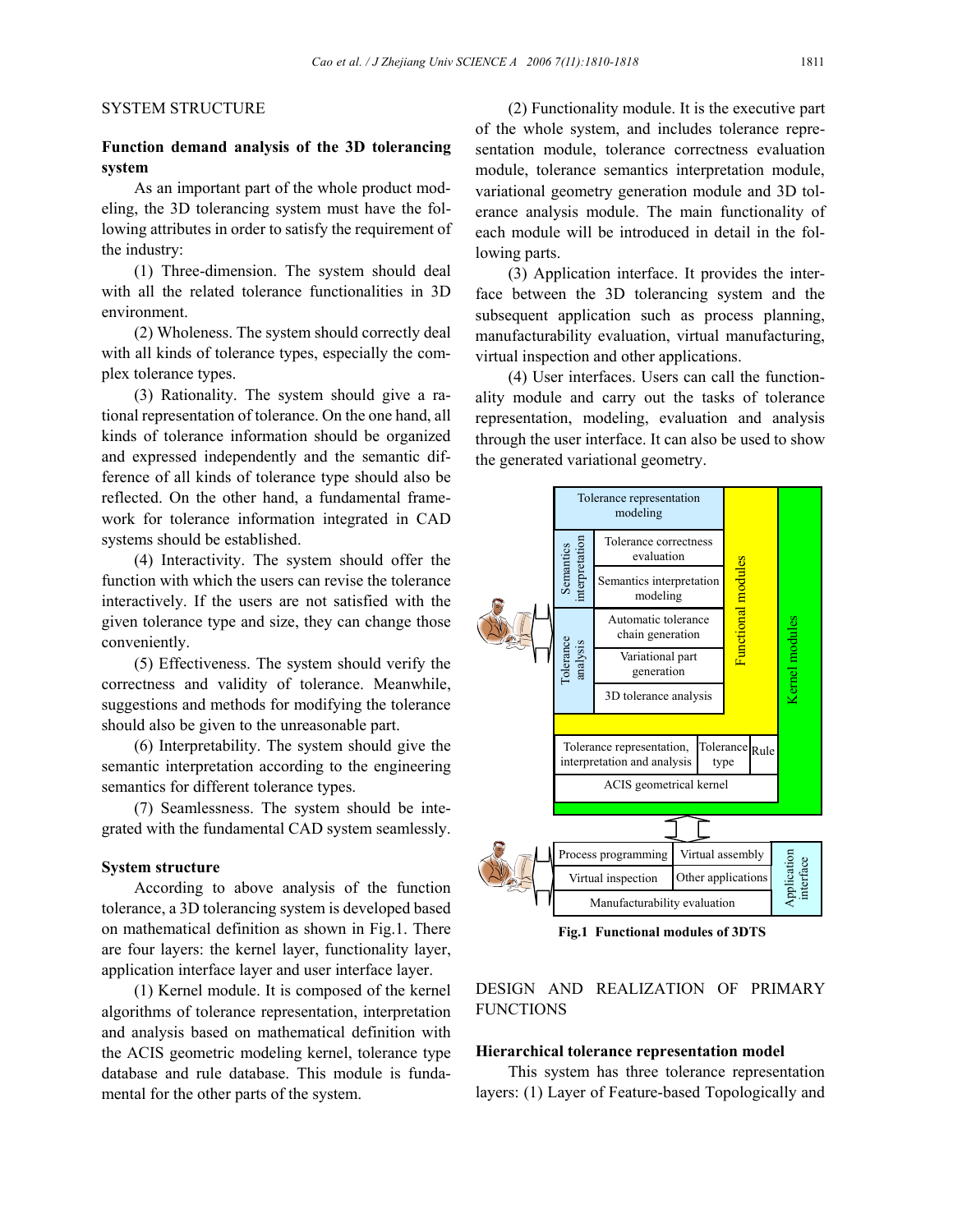Technologically Related Surfaces (FTTRS), (2) Layer of Minimum Feature Datum Elements (MFDE), (3) Layer of Constraint Primitive (CP). Noticeably, FTTRS is made up of two surfaces belonging to the same feature (or two child-FTTRS) in a given order. It is designed as a tree structure during implementation. Two surfaces (or two child-FTTRS) are the left sub-tree and right sub-tree respectively. MFDE is the minimum element used to locate the feature. For example, if the hole feature needs to be located, only the central axis needs to be located. Similarly only the center point needs to be located when the sphere feature needs to be located. Generally, the central elements are MFDEs. The CP is used to restrict the dimension constraints of the MFDE whose rotational degrees of freedom (RDOFs) are determined impliedly. Liu (2000) gave detailed methods for constructing the tolerance layers.

According to tolerance semantics, the form tolerance is mainly specified for the surface elements (including the surfaces and boundary edges). It should be attached on the FTTRS layer. The location tolerance should be attached on the MFDE layer because it is closely related to the location and orientation of the feature. The dimension tolerance should be attached on the CP layer used to determine the extreme varia-

tional range of the dimension constraint between the features. Consequently, as shown in Fig.2, the feature-based hierarchical tolerance model has FTTRS layer, MFDE layer and CP layer. There are close relationships between those three layers. On the one hand, dimension tolerance is always greater than location tolerance and location tolerance is always greater than form tolerance. On the other hand, through the tolerance representation models of this kind of layer type it is easy to evaluate the rationality, abundance, and validity of tolerance conveniently.

On the other hand, the tolerance should be organized itself. Here object-oriented technology is used to define all kinds of tolerance with a hierarchical structure. In order to represent tolerance semantics more explicitly, the notion of non-datum tolerance class and of-datum tolerance class are also introduced. Non-datum tolerance class is the tolerance that is only related to the toleranced element itself, i.e. there is no any reference datum for this type of tolerance. While of-datum tolerance class is the tolerance that is not only related to the toleranced element, but also related to the referenced datum elements.

In our implementation, the ATTRIB class offered by ACIS geometrical kernel is used to establish



**Fig.2 The layers of tolerance representation model based on feature**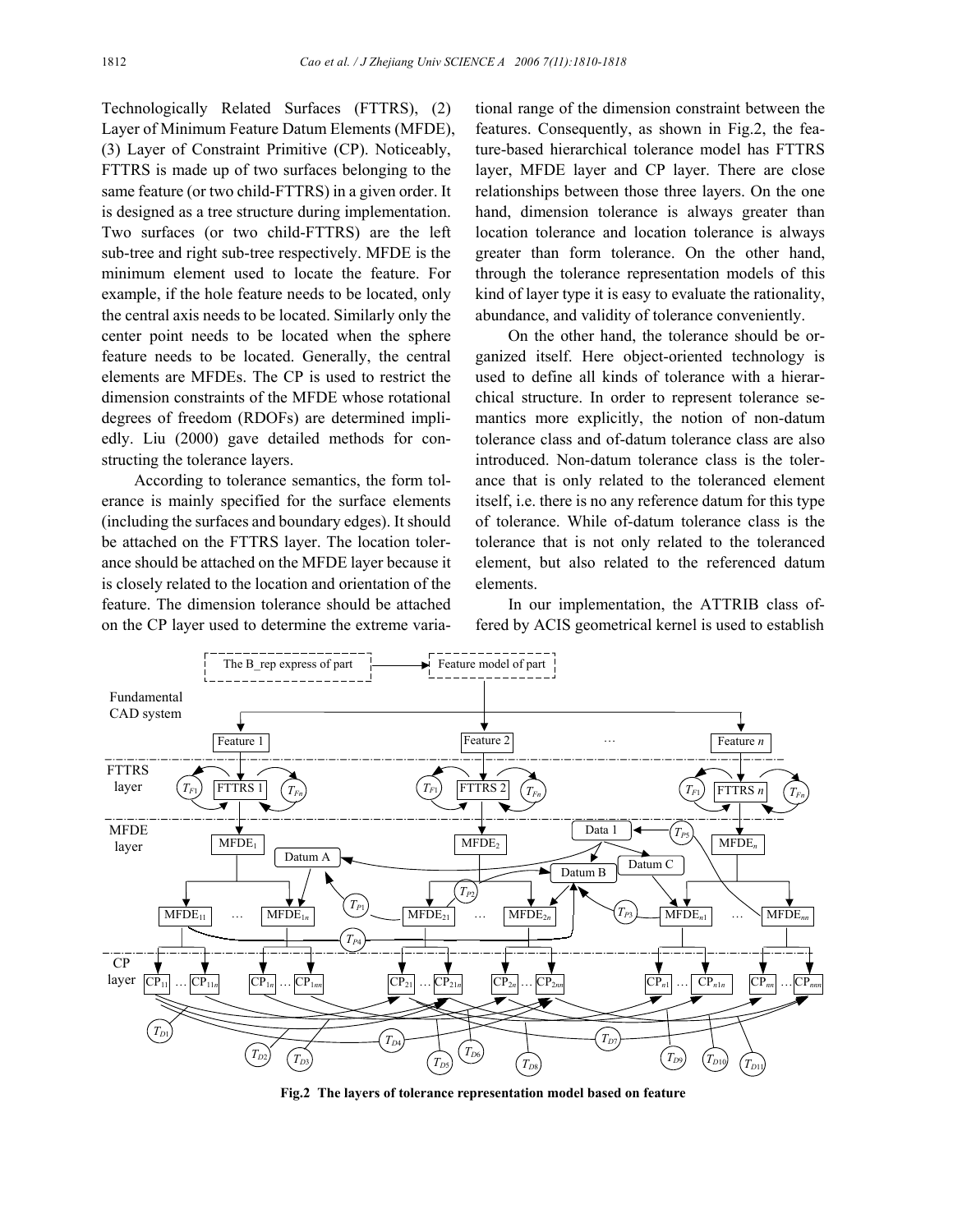the hierarchical structure of all the necessary tolerance classes as illustrated in Fig.3. In this way the tolerance information can become a natural part of CAD systems.

#### **Tolerance correctness evaluation**

The tolerance specification is closely related to the functional requirement of a part. In practical design only the important sections of a part are specified with tolerance requirements. Furthermore, the tolerance type and size are determined according to engineering practice analysis and standard and the existing design instances can also be referred to. For other tolerance requirements, they are determined with the default values of manufacture procedure. A complete tolerance specification is constructed with the default tolerance specification and the specified tolerance. For such a tolerance specification, the correctness cannot be guaranteed and the following three aspects should be considered:

(1) Is the given tolerance type and size reasonable?

(2) Is the given tolerance complete?

(3) Is the given tolerance specification valid?

So it is necessary to evaluate the tolerance correctness when conducting computer-aided tolerancing. In this system the tolerance completeness is evaluated through determining whether the DOFs are correctly constrained with defaulted tolerance or the specified tolerance. The tolerance validity is evaluated

by generating variational geometry. Moreover, how to evaluate the tolerance reasonability is discussed here.

Tolerance reasonability includes two aspects: tolerance type reasonability and tolerance value reasonability. Tolerance type reasonability refers to whether the given tolerance type is reasonable for the toleranced feature and whether correct semantics can be explained. Tolerance value reasonability refers to whether tight tolerance is given for a feature that has loose tolerance requirements, which can lead to inconsistence between the tolerance allowed variation and another tolerance allowed variation. Or, on the other hand, very tight tolerance is given to the feature with too loose tolerance requirements. Both situations lead to high manufacturing cost. In this system tolerance reasonability is evaluated based on rules. The general described form for a rule is as follows:

```
Rule # IF Condition THEN Action
```
where Rule  $#$  is rule number that represents the serial number in rule database; Condition is called the conditional part, front item or the left part of the expression; Action is called as the conclusion (operation) part, back item or the right part of the expression.

An example rule is given as follows:

Rule 1 IF the object that is given tolerance specification is planar

THEN the specified form tolerance must be flatness



**Fig.3 The hierarchical tolerance class**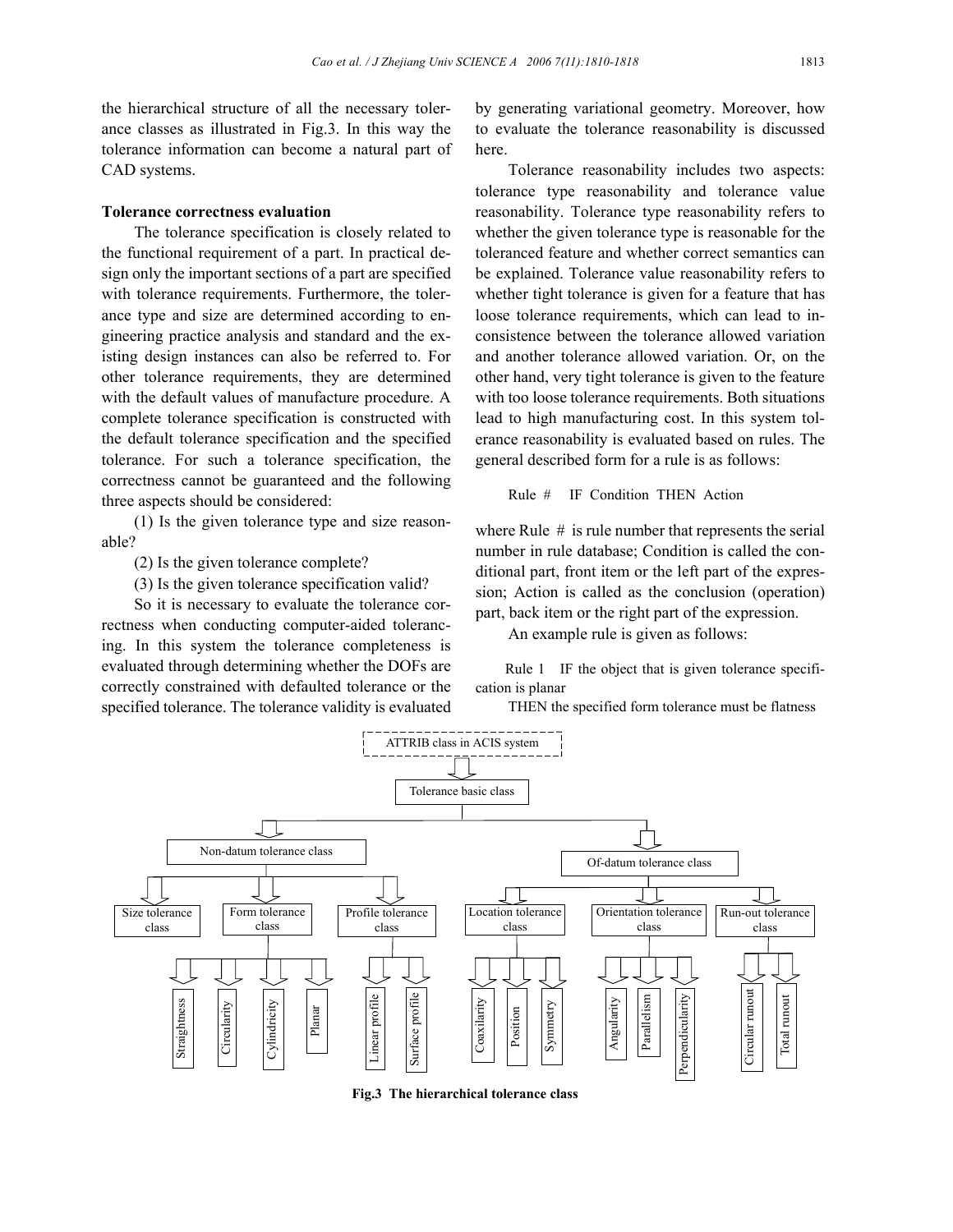## **Tolerance semantics interpretation**

In essence, the tolerance semantics can be embodied in the tolerance zone, which has four basic attributes: position, direction, form and size. The form of the tolerance zone is decided although different tolerance types have the same or different forms of tolerance zone. In the other three attributes of tolerance zone, the size of tolerance zone is specified by the designers. Therefore the key to exactly represent the tolerance semantics is to determine the position and direction of the tolerance zone. Analyzing of the position and direction of the tolerance zone revealed that it can be divided into three types: (1) The tolerance that tolerance zone is fixed; (2) The tolerance that tolerance zone can be translated; (3) The tolerance that tolerance zone can be floated. The traditional tolerance types are reclassified as shown in Table 1.

|  | <b>Table 1 Classification of tolerance</b> |  |
|--|--------------------------------------------|--|
|--|--------------------------------------------|--|

| New tolerance type                                               | Traditional tolerance type                                                                                            |  |  |  |  |  |
|------------------------------------------------------------------|-----------------------------------------------------------------------------------------------------------------------|--|--|--|--|--|
| Tolerance that toler-<br>ance zone is fixed                      | Dimensional tolerance, coaxiality,<br>symmetry, positional tolerance <sup>*</sup> ,<br>linear profile, planar profile |  |  |  |  |  |
| Tolerance that toler-<br>ance zone is trans-<br>lated            | Dimensional tolerance <sup>*</sup> , positional<br>tolerance <sup>*</sup> , parallelism, perpendicular,<br>angularity |  |  |  |  |  |
| Tolerance that toler-<br>ance zone is floated                    | Straightness,<br>flatness, circularity,<br>cylindricity                                                               |  |  |  |  |  |
| Dimension tolerance and positional tolerance belong to different |                                                                                                                       |  |  |  |  |  |

type under different conditions

Different interpretation model can be used to explain the tolerance semantics for the tolerance types (Liu and Gao, 2004; Liu *et al*., 2003a; 2003b). Meanwhile the effect of tolerance principles should also be considered. In this system, maximum material condition (MMC) and envelope principle are both considered.

## **Automatic generation of dimensional chain**

The generation of dimensional chain is imperative for the subsequent tasks of computer-aided tolerancing such as tolerance analysis and synthesis. Dimensional chain is made up of the connected dimensions that constitute a closed dimensional link. So the key issue for automatic generation of dimensional chain is how to search the related dimension belonging to the same dimensional link.

Generally there are three methods for generating dimensional chain: coordinate method, chain method, and synthesis method. For chain method, there always exist two CPs in the dimensional model, which only serve as constraining CP or constrained CP respectively. And they are called as head CP and end CP. The other CPs are constrained CP of one dimensional constraint and the constraining CP of the next dimensional constraint simultaneously. So in the chain method, the dimensional chain can be formed naturally between head CP and end CP and search is not needed anymore. The coordinate method always has a common datum CP. It is convenient to construct dimensional chain between any two CPs even if there is no direct constraint relationship between any two dimensions. A simple dimensional chain of three links (including closing) is formed only by finding out the 2D CPs linked by two CPs. In the synthesis method, the generation of dimensional chain is more complex due to lack of regular rules. A systematic algorithm is given here for generating dimensional chain automatically. Without loss of generality, a dimensional design plan of a part's *x*-direction is shown in Fig.4a where  $x\Sigma_1$  is regarded as the closing. The process is as follows:

(1) Find CPs  $f_4$  and  $f_5$  that formed  $x\Sigma_1$ . Also find all the dimensional constraints related to *f*4 (marked as  $x_3$  and  $x_5$  as shown in Fig.4a), which serve as constraining CP or constrained CP in the dimension constraint *f*4. Meanwhile the attribute of increasing link or decreasing link should also be determined.

(2) The CP related to  $x_3$  ( $x_5$ ), such as  $f_2$  and  $f_6$  is found as shown in Fig.4.

(3) Find the dimensional constraints and related



**Fig.4 Tolerance chain generate automatically. (a) Scheme of dimension design; (b) Chart of tolerance chain generate automatically**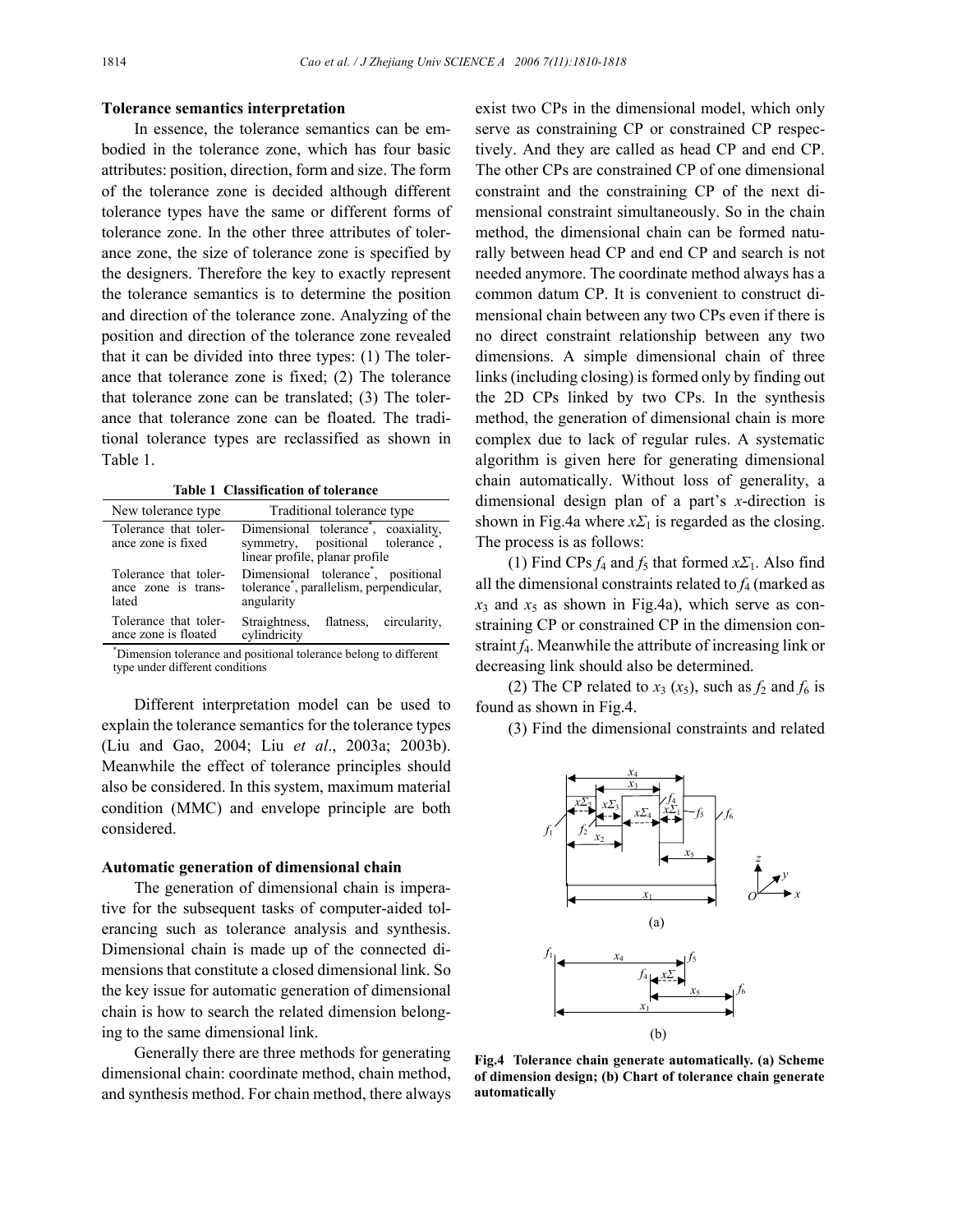CPs (expected to be found CP) regarding  $f_2$  and  $f_6$  as the constraining CP or constrained CP in the dimensional model until another CP  $(f_5)$  in  $x\Sigma_1$  is encountered. The dimensional chain is shown in Fig.4b.

#### **Generation of variational geometry**

In this system the generation of variational geometry is completed with the help of modeling tools of the geometric modeling engine ACIS 6.0. The variational geometry can be generated with two steps: The first step is to generate all the variational elements such as the variational surface and variational central axis; the second step is to regenerate the whole variational part through the surface-to-surface intersection, curve-to-curve intersection and surface-tocurve intersection. A general generation algorithm of the variation geometry is given as follows:

Step 1: Establish the local coordinate system;

Step 2: Determine the position of locational dimension tolerance zone ZL (or locational tolerance zone);

Step 3: Determine the position of orientational tolerance zone ZO in ZL (if there is orientational tolerance specification) and obtain the resultant tolerance zone (RTZ) ZLO by conducting the intersection between the tolerance ZO and ZL;

Step 4: Determine the orientation and position of the form tolerance zone in the above RTZ ZLO (if there is form tolerance specification);

Step 5: Generate RTZ ZLOF. Noticeably for the central elements, if there exists tolerance principle for the tolerance specification, the compensation between the dimensional tolerance of surface and the tolerance of central elements should be considered.

Step 6: Generate the corresponding variational elements satisfying the tolerance specification according to different interpretation of the tolerance engineering semantics. After that, and the needed variational body is generated according to different cases:

(1) For the plane, the variational plane can be simulated with a planar surface with variational position and direction if there no form tolerance requirement for the plane. Otherwise it is simulated with NURBS curved surface where the variational elements are the discrete points satisfying the tolerance requirement.

(2) For the line, the variational line can be simulated directly with a straight line with variational position and direction if there is no form tolerance requirement for the line. Otherwise it is simulated with NURBS curve where the generation variational elements are the discrete points satisfying the tolerance requirement.

(3) For cylinder surface, it is sliced equally into many equal segments along the direction perpendicular to the axis. The variational cylinder surface of each slide is generated which satisfies the tolerance requirement. Then the whole variational cylinder surface is generated based on skinning operation of ACIS geometric engine.

## **3D tolerance analysis**

Tolerance analysis is an important step in computer-aided tolerancing used to determine whether the specified tolerance type and tolerance value satisfy the functional requirement. Here variational geometries conduct the tolerance analysis in 3D environment. Moreover, the geometric tolerances are also considered in the 3D tolerance analysis. In this system, the statistical method is adopted for tolerance analysis. The process is described as follows:

(1) Determine the distribution function of the link errors. Here asymmetry distributions function,  $\beta$ -distribution, is used as the distribution function of the errors. The possibility density function of  $\beta$ -distribution is given as follows:

$$
f(\mu,\alpha,\beta) = \begin{cases} \frac{\Gamma(\alpha+\beta)}{\Gamma(\alpha)\cdot\Gamma(\beta)}\mu^{\alpha-1}(1-\mu)^{\alpha-1}, \\ 0 \le \mu \le 1, \alpha \ge 0, \beta \ge 0; \\ 0, \qquad \text{others.} \end{cases}
$$

Different values of  $\alpha$ ,  $\beta$  will generate different forms of distribution as shown in Fig.5.



**Fig.5 Different form of** β**-distribution**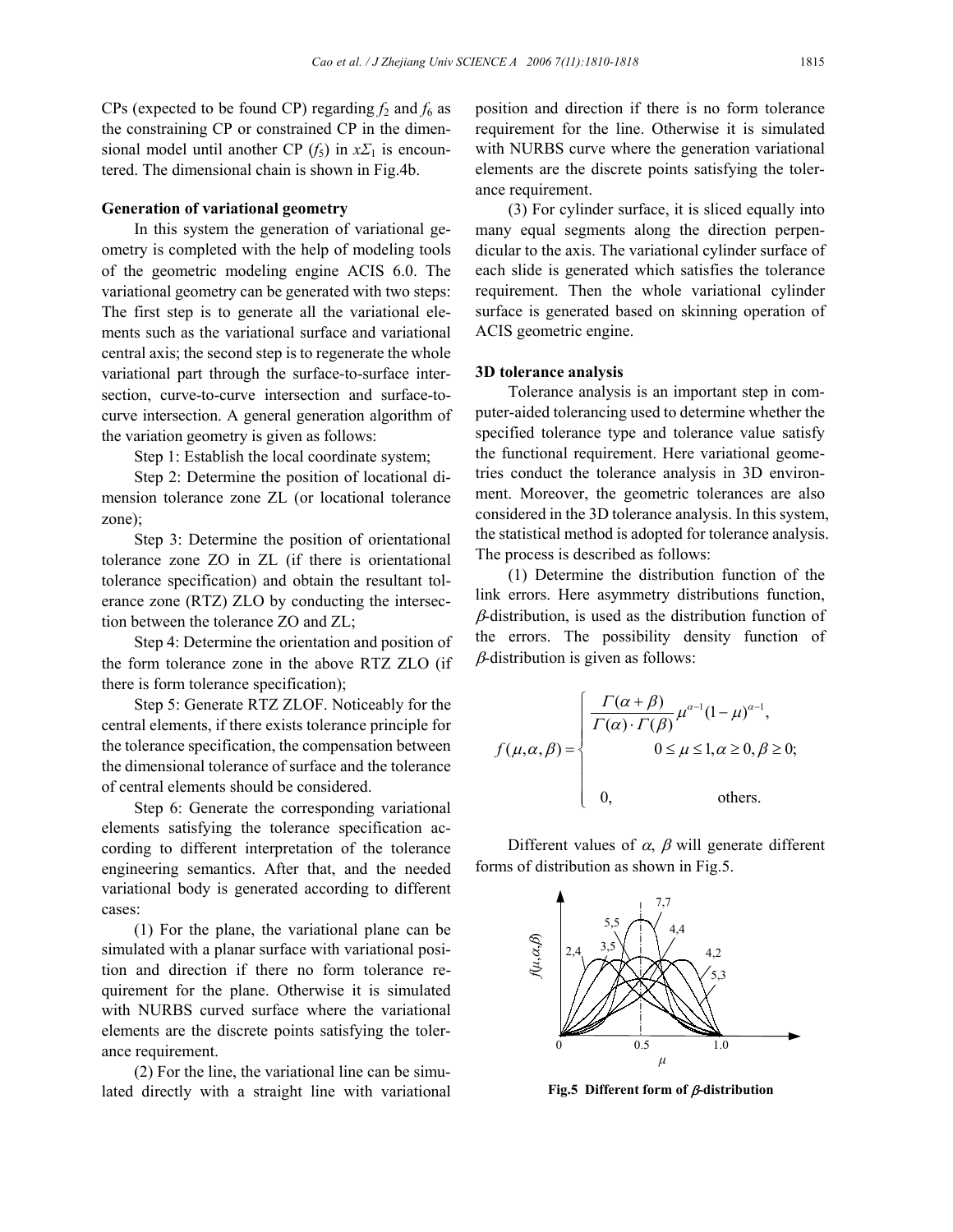(2) Estimate the statistical parameters  $\alpha_r$ ,  $\beta_r$  of the closing which are unknown before the calculation. It should be estimated to avoid meaningless tolerance analysis. The estimation method for  $\alpha_r$ ,  $\beta_r$  is given as (Liu, 2000):

$$
\alpha_{\rm r} = \frac{\overline{\mu}_{\rm r}^2 - \overline{\mu}_{\rm r}^3 - \overline{\mu}_{\rm r} \cdot \nu_{\rm r}'}{\nu_{\rm r}'},
$$

$$
\beta_{\rm r} = \frac{(1 - \overline{\mu}_{\rm r})(\overline{\mu}_{\rm r}^2 - \overline{\mu}_{\rm r}^3 - \overline{\mu}_{\rm r} \cdot \nu_{\rm r}')}{\overline{\mu}_{\rm r} \cdot \nu_{\rm r}'},
$$

where,  $\overline{\mu}_r$  and  $v'_r$  are the mean value and standard variance of the closing for unit  $β$ -distribution. They are calculated as follows:

$$
\overline{\mu}_{r} = \frac{1}{n} \mu_{r} = \frac{1}{n} \sum_{i=1}^{n} \mu_{i},
$$
  

$$
v_{r}' = \frac{1}{n^{2}} v_{r} = \frac{1}{n^{2}} \sum_{i=1}^{n} v_{i},
$$

where  $\mu_i$  and  $\nu_i$  are the mean value and standard variance of the composing link *i* respectively.

(3) Generate the random variational geometries for each composing link according to the distribution parameters and models. And then conduct direct simulated measurement of the dimension of the closing.

(4) Repeat Step 3 the required times and calculate the possibility of satisfying the functional requirements to check if the tolerance specification is satisfied.

# IMPROVEMENT OF THE COMPUTATIONAL **EFFICIENCY**

The 3D tolerancing system has many Boolean intersection operations which must be conducted to get the resultant tolerance zone and be very time consuming. This problem may even make it unacceptable to perform tolerance analysis in 3D CAD systems. In this system, we propose a direct and analytical method that can improve the efficiency dramatically in two steps: (1) Converting 3D Boolean intersection operations into 2D ones; (2) Avoiding the 2D Boolean intersection operations by obtaining the intersection analytically.

In most cases, RTZ can be degenerated from 3D to 2D as shown in Fig.6. If the form tolerance is specified, the situation will be changed because of the uncertain position and uncertain orientation. RTZ is complicated as shown in Fig.7. When the form tolerance is specified, we slice the 3D tolerance zone into a series of 2D flakes in order to simplify the representation and modeling of RTZ so that RTZ can be uniformly treated in 2D environment.



**Fig.6 Some degenerated resultant tolerance zone** 



**Fig.7 An example of complicated resultant tolerance zone** 

Furthermore, we found that the determined elements involved in the RTZ are circle and straight line. There exist only three types of Boolean intersection operations: circle-to-circle intersection, circle-to-line intersection and line-to-line intersection. Considering the different location relation of the tolerance zones, the possible number of Boolean intersection operation for the above three types can be 8 for line-to-line intersection, 28 for line-to-circle intersection and 1 for circle-to-circle intersection. It is obvious that for all kinds of the enumerated cases, the intersection points can all be analytically calculated and parameterized with the position of tolerance zone and tolerance value. Given the tolerance value and the position of the resultant tolerance zone, the intersection points can be calculated easily and efficiently.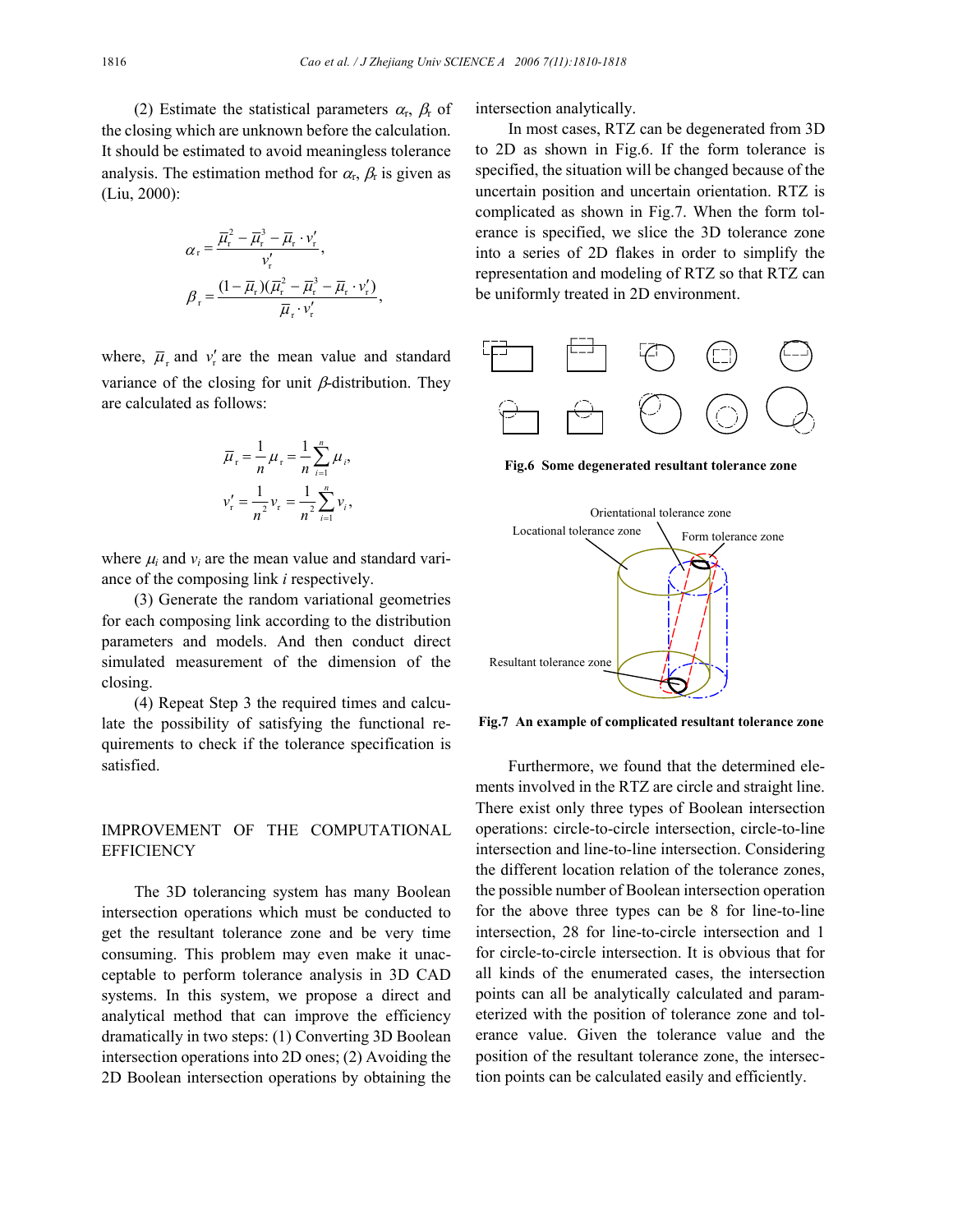# IMPLEMENTATION AND EXAMPLES

3DTS system was developed based on geometry model engine ACIS 6.0 with Microsoft Visual C++ 6.0. The interface of the system is shown in Fig.8a. The input of 3DTS can be the production model created by other CAD systems such as MDT, Pro/E, SolidWorks and so on. The interactive interface for tolerance input is shown in Fig.9. We tested the system by using many parts with different type of features as shown in Figs.8b~8d. The tested feature types included planar feature, hole feature, straight-line feature and pattern of holes. For testing the robustness of the system, different tolerance specifications were imposed on the parts. The test results showed that the system can deal with complicated parts with different type of features and different tolerance requirements and has good robustness and practicability.



**Fig.8 System interface and test examples. (a) Prototype system and main interface; (b) Variational geometry 1; (c) Variational geometry 2; (d) Variational geometry 3** 

3D tolerance analysis was conducted on the part given in Fig.10. The tolerance requirements are given in Table 2 and the virtual measurement results for the closing are given in Table 3 (The number *N* is 240). Here for the *β*-distribution, the value of  $\alpha$  and  $\beta$  is 1.5 and 3 respectively. Obviously the tolerance analysis here is easy to conduct and just need to directly measure the dimension of the closing. From Table 3, we can easily get the probability of satisfying the requirement calculated as follows:

$$
p = (240 - 5)/240 = 97.92\%.
$$



**Fig.9 Input interface of dimension tolerance information (a) and position tolerance information (b)** 



**Fig.10 An example part for tolerance analysis** 

**Table 2 The tolerance requirement of the part in Fig.10**

| Dimension      | Dimension<br>value | Tolerance | Tolerance<br>value |  |  |
|----------------|--------------------|-----------|--------------------|--|--|
| $x_1$          | 40                 | $t_1$     | 0.12               |  |  |
| $x_2$          | 35                 | $t_2$     | 0.12               |  |  |
| $x_3$          | 50                 | $t_3$     | 0.22               |  |  |
| $x_4$          | 50                 | $t_4$     | 0.08               |  |  |
| $x_5$          | 40                 | $t_{5}$   | 0.08               |  |  |
| x <sub>6</sub> | 30                 | $t_6$     | 0.07               |  |  |
| $x_7$          | 5                  | $t_7$     | 0.03               |  |  |
|                |                    | $t_{8}$   | 0.03               |  |  |
|                |                    | $t_{9}$   | 0.04               |  |  |
|                |                    | $t_{10}$  | 0.03               |  |  |
| rigthe closing |                    |           |                    |  |  |

*x*3 is the closing

# **CONCLUSION**

The system structure, functional module, kernel functionality and implementation of the developed 3D tolerancing system are presented in this paper. The major contributions of the work include:

(1) A hierarchical tolerance definition is given for all kinds of tolerance type and the tolerance principle is also considered in our systems. By this way, all types of tolerance defined in the mathematical definition as well as the compound tolerances can be